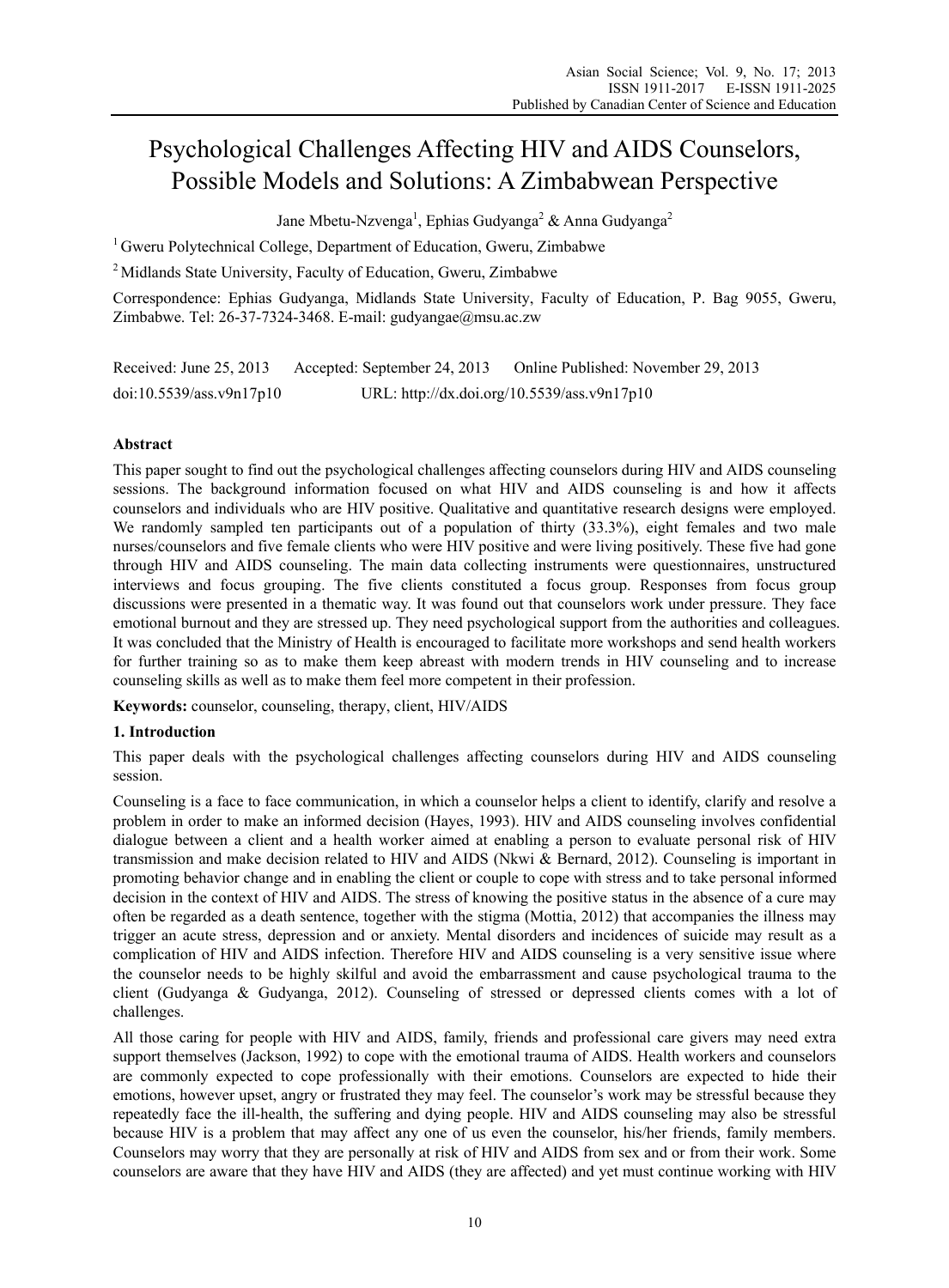and AIDS infected patients, providing support for others when they (counselors) need it themselves. Counselors may become over-involved with patients, eventually finding that they (counselors) could not cope and leave the job. Therefore this research seeks to find the psychological challenges affecting counselors during HIV and AIDS counseling session at Manhumba Rural Hospital.

The hospital caters for patients from Manhumba Township, the surrounding farms. The target age group of clients being counseled is males and females of 15-45 years. The research is much interested in psychological challenges of counselors while counseling this age group, because of their vulnerability to high risk of sexual activity, sexually transmitted diseases and their reproductive age. This group of clients is the focus of the community as it is the productive age in different Government sectors which face stigma and discrimination or even rejection at work place. This group of clients normally visits the hospital for the treatment of sexually transmitted infections (STI), tuberculosis (TB) and HIV and AIDS counseling and testing because of partner/self's illness.

## *1.1 Research Questions*

What are the psychological challenges faced by the counselor during counseling session?

Which are the models used by the counsel or during counseling sessions?

What are the coping strategies used by the counselor during counseling session?

How effective are the coping strategies used by the counselor?

What are the possible solutions to counter the psychological challenges?

## **2. What Is HIV and AIDS Counseling?**

Counseling is a facilitative process (Dyk, 2004) in which the counselor, working within the framework of a special helping relationship, uses specific skills to assist clients to develop self-knowledge, emotional acceptance, emotional growth and personal growth. Counseling is a process through which a person is helped to cope with some aspects of their life (A Training Manual for Training, 1992). This implies the helping of clients to see problems in perspective, to work out possible course of action, to make decisions and to implement them. Human Immuno-deficiency Virus (HIV) is a virus which attacks the blood cells of the body thereby reducing the body's ability to defend itself against different forms of infection. Acquired Immune Deficiency Syndrome (AIDS) is a collection of most common illness which affects people with HIV, (Training Manual, 2007). Jackson (1992) pointed out that, AIDS is a devastating epidemic that affects most countries in the world. Although it affects some countries more than others, everyone is affected by the pandemic. HIV and AIDS tends to hit people in their prime of their lives which is approximately between ages twenty-four and forty-five, typically representing a huge part of the work-force in any country (Hinds, 2008).

Professional counseling involves an interpersonal relationship between someone actively seeking help and someone willing to give help, who is capable of or trained to help in a setting that permits help to be given and received, (Training Manual, 2007). Bradley (1989) views HIV and AIDS counseling as a process where the health worker can help the patient to recognize the benefit and risk of HIV testing, or and get answers to their HIV related questions.

Counseling session is a joint process where the counselor provides information and psychological support (Makinde, 1984) so that the patient can make informed decision about HIV related issues. Counseling research indicates that by demonstrating empathy, warmth, concreteness, positive regard and genuineness, patients can be empowered to make life changes (Bradley, 1989). Although counselors cannot change the prognosis and cannot offer a cure, they can encourage realistic hope. Therefore, counseling helps a client to identify, clarify and resolve a problem in order to make an informed decision (Makinde, 1984). HIV counseling involves confidential dialogue between a client and a counselor aimed at enabling the person to evaluate personal risk of HIV transmission and make decisions related to HIV and AIDS. Therefore HIV and AIDS counseling is important in promoting behavior change.

## **3. Methodology**

Manhumba rural district hospital (fictitious name) was conveniently sampled out (Wikipedia, 2012) in order to reduce expenses, time and for easy accessibility. Its population of 30 employees attracted researchers since it appeared an appropriate and good case study (Buskist & Gerbing, 1990). Case studies provide understanding of social realities (Alasuutar, Bickman & Brannen, 2008) as they are subjectively perceived, experienced and created by participants. Borg and Gall (1996) argues that, the case study approach is an in-depth study of instances of a phenomenon in its natural context and from the perspective of the participants involved in it. The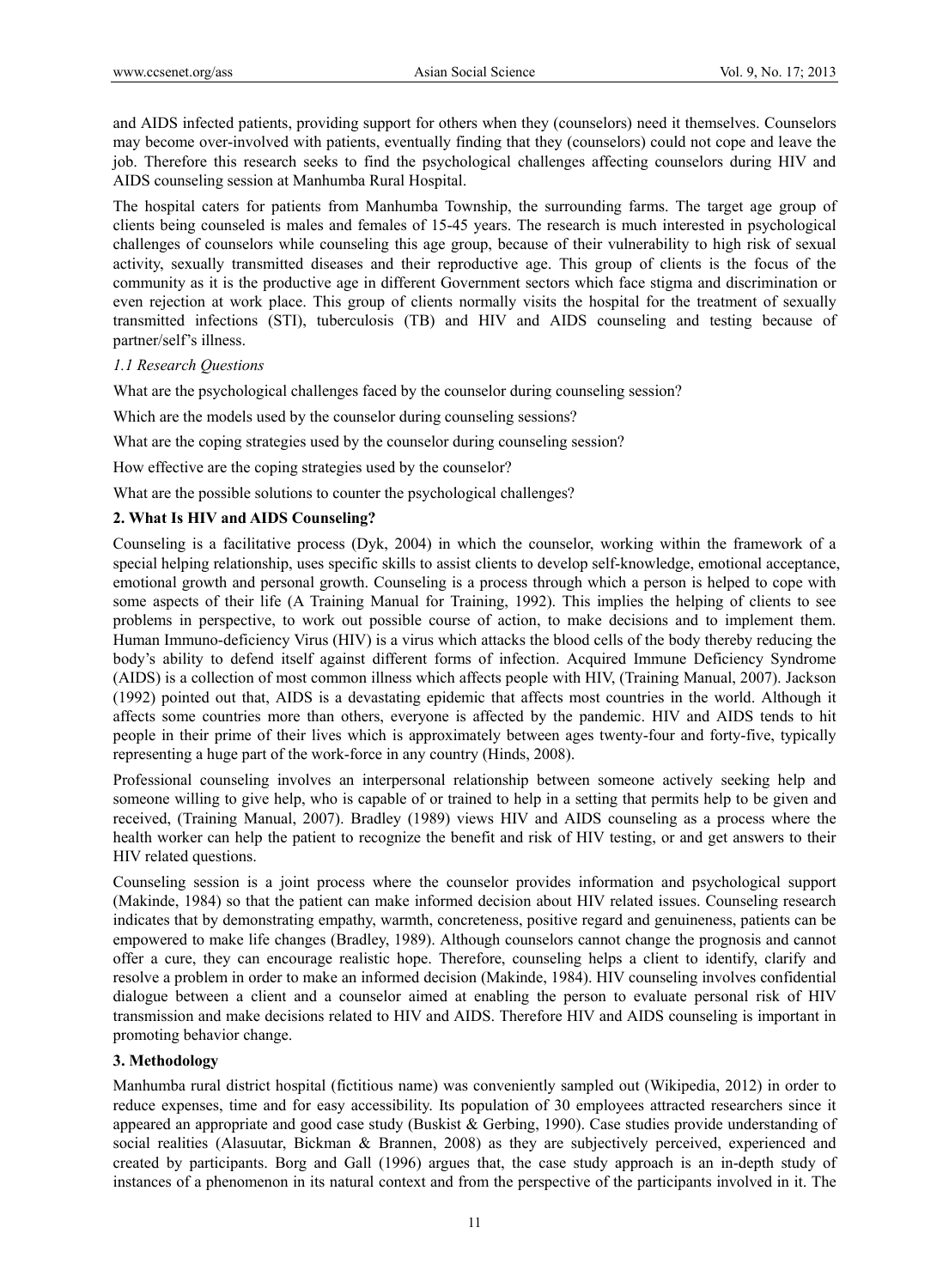case study examines one individual in depth through analysis of that individual's self-report. The case study was suitable for this research as it helped the researchers to discover psychological relationships and processes that applied to people in general.

Furthermore, the case study is particularly useful in clinical psychology, where therapies attempt to understand and modify individual's thinking or behavior. In this research, we found the psychological challenges faced by the counselor during HIV and AIDS counseling as the counselors would be helping the clients to face the reality of being HIV and AIDS positive. A case study is very useful as a source of hypothesis (Borg & Gall, 1996) and the technique facilitates vigorous penetration of the unknown.

Case study in social science generally involves qualitative and quantitative methods. In this case the researcher used both qualitative and quantitative designs. Miles and Huberman (1998) credited the qualitative research methodology for its ability to provide data that is rich and contextual in detail. It is user friendly and acknowledges the role played by people as informants. The approach is humanistic in nature and gives room to inductive reasoning. On the other hand, quantitative research rests on the assumption that human behavior of matter can be objectively measured.

The population of counselors/health workers at Manhumba hospital is thirty, which is two trained counselors, four state registered general nurses and twenty-four primary care nurses and one registered general nurse who passed on in a car accident during the course of the research.

Findings may not easily be generalized to other cases or events. The above disadvantage of the research design was countered by using three research instruments which are the interview, questionnaire and focus group discussion. The issues which were not clearly understood by the counselor in the questionnaire were clarified during the interviews and focus group discussions. Issues which were sensitive or difficult to one counselor were clarified in the focus group discussion as counselors helped each other to answer some of the questions. So the research instruments complimented each other (Hogg & Vaughan, 1995).

In this study, structured questionnaires, interviews and focused group discussions were used as data collection instruments. We had a group of four clients who had undergone HIV and AIDS counseling and a group of four health care workers.

To ensure validity and reliability of the research instruments, we used triangulation process (Borg & Gall, 1996). Furthermore; a pilot study was conducted using two nurses who were involved in the counseling of HIV and AIDS. These two nurses were not involved in the study as they helped the researcher to rephrase some of the questions. The pilot study helped the researchers to source the information easily as ambiguous statements were corrected.

Sampling is done to reduce expenses, time and for easy accessibility. Wikipedia (2012) defined sampling as a process of selecting units, for example, people from a population of interest in this case counselors/health workers of Manhumba rural district hospital. We used the convenience sampling which is a non-probability sampling technique where subjects are selected due to their convenience, accessibility and proximity to the researchers (Wikipedia, 2012). The researcher preferred this sampling technique because it is fast, inexpensive, easy and the subjects were readily available. Five clients who underwent the HIV and AIDS counseling process were sampled into the focus group to bring out the psychological challenges faced by the counselors. Out of the thirty, there are only three male nurses. The researchers randomly sampled ten participants (33.3%), eight females and two male nurses/counselors and five clients who were females who are living positively. Thirty-three point three percent (33.3%) sample size was big enough to give reliable data with some external validity.

Ethics are issues that concern moral principles, value and issues of right and wrong. This research was conducted with certain ethical considerations in mind. First and foremost was the safe guarding the well-being of subjects regardless of whether they are animals or humans, (Buskist & Gerbing, 1990). As researchers we had a special responsibility of treating our subjects with respect, dignity and concern for their physical and psychological safety. We gave the potential participants the opportunity to decline or withdraw from the research without fear of punishment. In general, we observed the ethical conduct principles which are protection from harm, right to privacy, informed consent, debriefing and confidentiality.

Appointments were done by the use of voice telephonic messages. We also presented an introductory letter to the responsible authority of the institution. The researcher handed over the questionnaires to the sister in charge of the hospital to ensure that the participants who are involved in counseling of HIV and AIDS at the hospital receive them. Data to consolidate the questionnaires was collected through the face to face interview and face to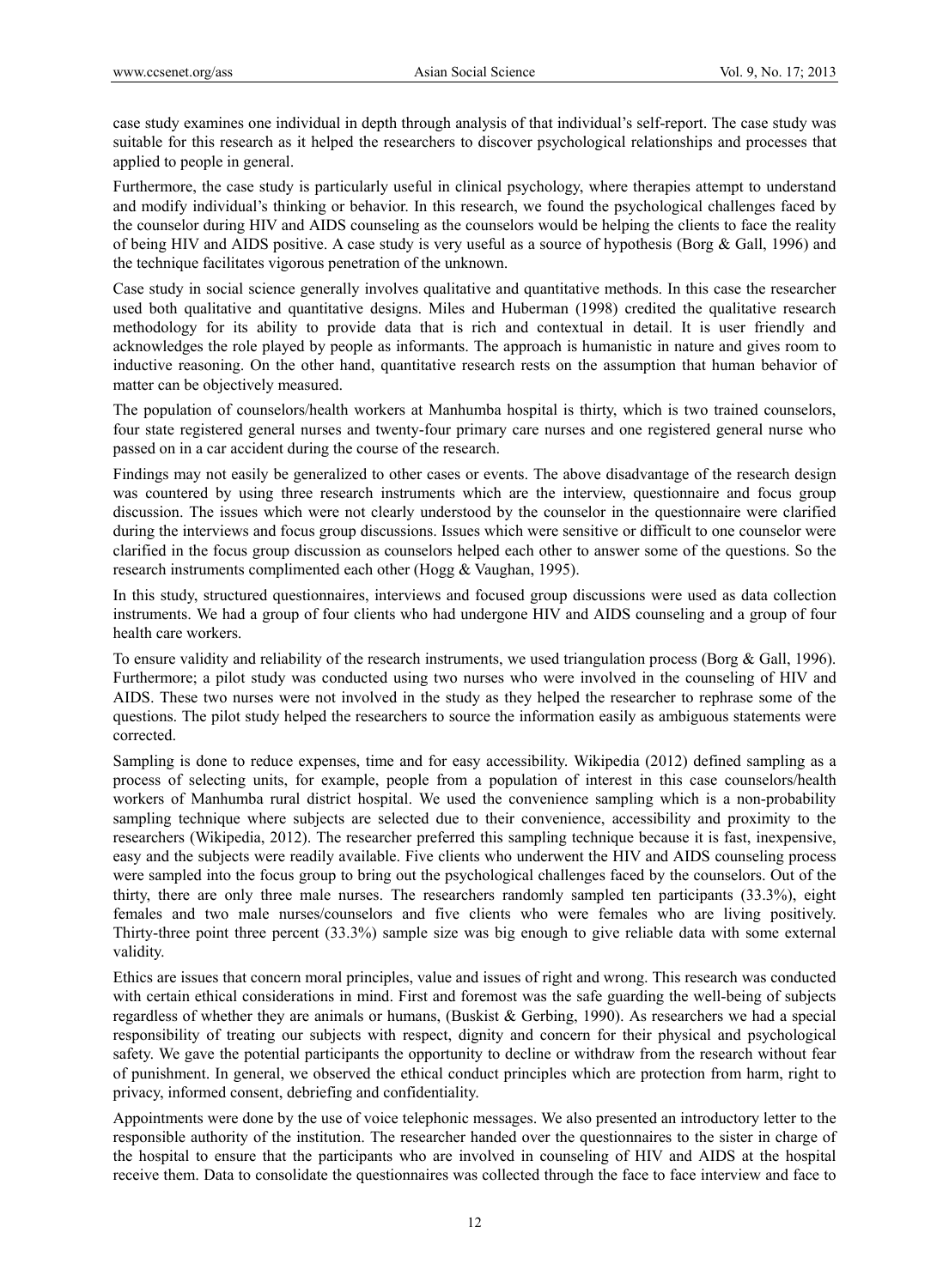face focused group discussion before analysis.

## **4. Results**

We found some in-depth information from the counselors on the issues concerning the psychological challenges they face during counseling sessions. Research questions were addressed, the psychological challenges faced by the counselors, models which are in use, coping strategies and solutions to counter the challenges were reported. The responses of focus group interviews from clients and counselors are given qualitatively.

Of the ten  $(10)$  participants, eight  $(8)$  were females, two  $(2)$  were males. Fifty percent  $(50\%)$  of the respondents were of the age group 26-35 years. Seven (7) respondents are married and have ordinary level as their educational qualification. Six (6) respondents are Primary Care Nurses with 2 weeks of HIV and AIDS training. All respondents (100%) claim to be following Christian faith.

| Table 1. Challenges faced by the counselor during HIV and AIDS counseling session. $(N=10)$ |  |
|---------------------------------------------------------------------------------------------|--|
|                                                                                             |  |

|                                                                         | <b>Respondents</b> |                |                |            |
|-------------------------------------------------------------------------|--------------------|----------------|----------------|------------|
| Description                                                             | Male               | Female         | <b>Total</b>   | Percentage |
| <b>Stress</b>                                                           | $\overline{2}$     | 8              | 10             | 100        |
| Physical illness (headache)                                             | 1                  | 7              | 8              | 80         |
| Feeling helplessness                                                    | $\theta$           | 4              | $\overline{4}$ | 40         |
| Feeling shame for the client                                            | 1                  | 5              | 6              | 60         |
| Feel the pain for the client                                            | $\boldsymbol{0}$   | 7              | 7              | 70         |
| Have relatives with HIV and AIDS (affects counselors emotionally)       | 1                  | 7              | 8              | 80         |
| Lack of knowledge (due to no training)                                  | 1                  | 5              | 6              | 60         |
| Failure by clients (especially couples) to disclose (difficult clients) | $\theta$           | 6              | 6              | 60         |
| Suppressed anger                                                        | $\overline{2}$     | 8              | 10             | 100        |
| Withdrawal                                                              | 1                  | 6              | 7              | 70         |
| <b>Burnout</b>                                                          | $\overline{2}$     | 8              | 10             | 100        |
| Pressure of work                                                        | $\overline{2}$     | 8              | 10             | 100        |
| Time consuming                                                          | 2                  | $\overline{4}$ | 6              | 60         |
| Feeling hungry                                                          | $\boldsymbol{0}$   | 3              | 3              | 30         |
| Taking home work related problems                                       | $\mathbf{0}$       | 5              | 5              | 50         |
| Counselor's problems similar to the client (affected)                   | $\mathbf{0}$       | 2              | $\mathfrak{D}$ | 20         |
| Exhausted                                                               | 1                  | 5              | 6              | 60         |

Table 1 shows the psychological challenges obtained from the questionnaires given to the respondents and face to face interview with the counselors. Stress, suppressed anger, burnout, pressure of work are the common psychological challenges faced by all the respondents.

Table 2. Models which can be used and those in use during HIV/AIDS counseling sessions.  $(N = 10)$ 

| Models which can   | Models used at the centre | Number of Respondents using them | Total                    | Percentage |    |
|--------------------|---------------------------|----------------------------------|--------------------------|------------|----|
| be used            |                           | Male                             | Female                   |            |    |
| Client centred     | Client centred            |                                  | b                        | b          | 60 |
| Family therapy     | Family therapy            | 0                                |                          |            | 10 |
| Provider initiated | Provider initiated        |                                  |                          |            | 20 |
| <b>SPIKES</b>      | -                         | -                                | $\overline{\phantom{0}}$ |            |    |
| <b>ABCDE</b>       |                           | ۰                                |                          |            |    |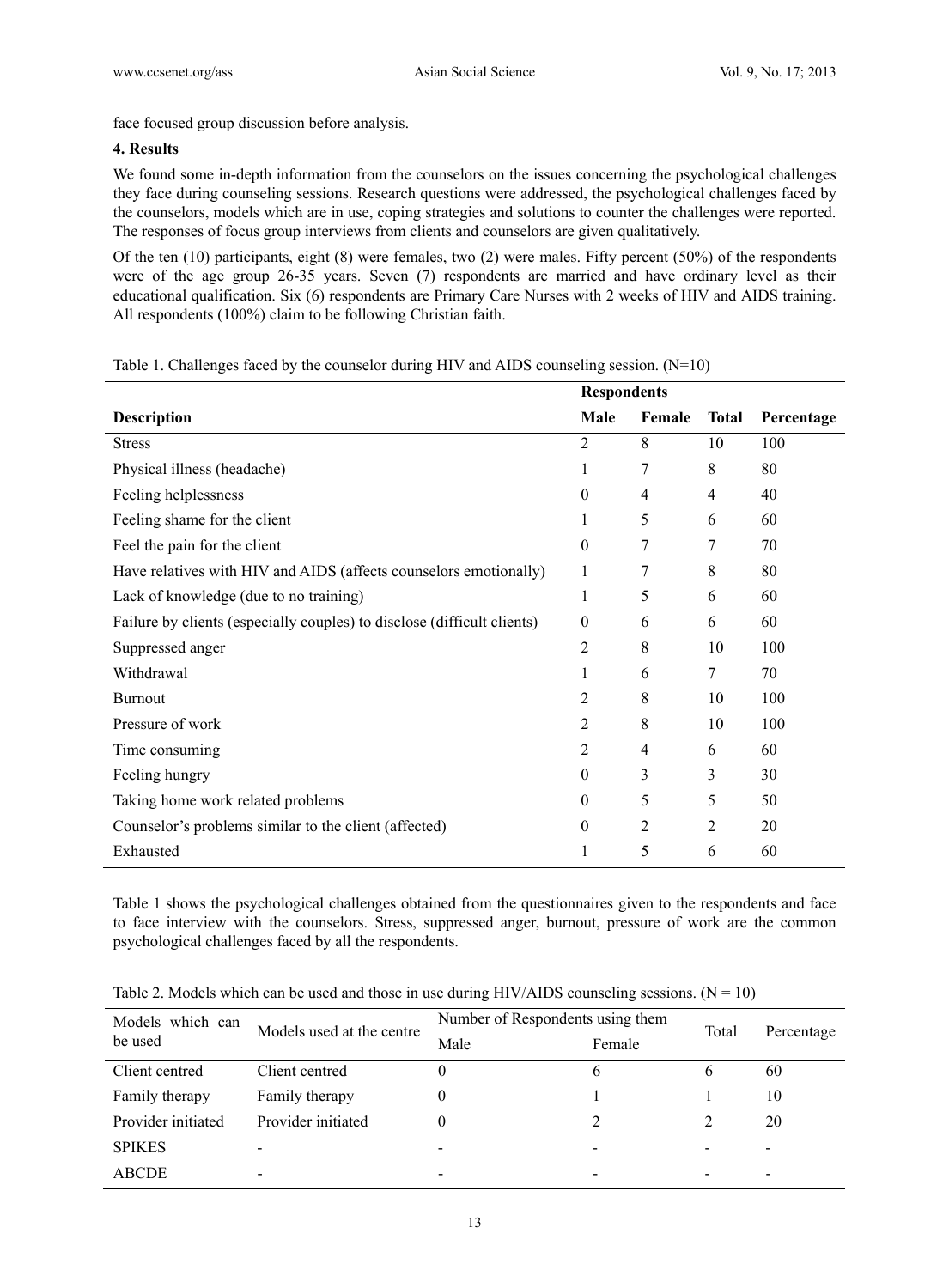The model mostly in use at the Hospital was the client-centred therapy. Counselors were not even aware of the SPIKES and ABCDE models. Four of the health workers were not even aware of any model but at times are expected to do the counseling when sent to clinics which are under hospital.

|                                                      | <b>Respondents</b> |        | <b>Total</b> |            |
|------------------------------------------------------|--------------------|--------|--------------|------------|
| <b>Coping strategies</b>                             | Male               | Female |              | Percentage |
| Diversion                                            | 2                  | 8      | 10           | 100        |
| Breaking the session                                 | 1                  | 7      | 8            | 80         |
| Search for water                                     | $\theta$           | 2      | 2            | 20         |
| Leave the client to cry                              | 2                  | 8      | 10           | 100        |
| Give tissues to wipe the tears                       | 2                  | 8      | 10           | 100        |
| Encourage the client to cry                          | 2                  | 8      | 10           | 100        |
| The counselor should not be carried away             | $\theta$           | 6      | 6            | 60         |
| Sharing with colleagues (someone)                    | 2                  | 8      | 10           | 100        |
| Keep on smiling even when angry                      | $\theta$           | 2      | 2            | 20         |
| Need to be strong                                    |                    | 8      | 9            | 90         |
| Refer to other counselors                            | 2                  | 8      | 10           | 100        |
| Show the correct skill for clients to open up easily | $\theta$           | 3      | 3            | 30         |
| Do not use words which offend the client             | $\theta$           | 5      | 5            | 50         |
| Use of support groups                                | 2                  | 8      | 10           | 100        |
| Facilitate other counselors to help out              | 2                  | 8      | 10           | 100        |
| Prepare for the counseling session                   | $\theta$           | 3      | 3            | 30         |

Table 3. Coping strategies used by counselors during HIV and AIDS counseling sessions. ( $N = 10$ )

Common coping strategies employed by the counselors during HIV and AIDS counseling are diversion, encouraging and leaving the client to cry, sharing with colleagues, referring to other counselors and use of support groups. However, counselors use a lot of other strategies which help clients to cope effectively with the challenges.

Table 4. Possible solutions to counter the psychological challenges.  $(N = 10)$ 

|                                          | <b>Respondents</b> |        |              |            |
|------------------------------------------|--------------------|--------|--------------|------------|
| <b>Description</b>                       | Male               | Female | <b>Total</b> | Percentage |
| Sharing problems with expertise          | $\overline{2}$     | 8      | 10           | 100        |
| Sharing problems with colleagues         | $\overline{2}$     | 8      | 10           | 100        |
| Refresher courses                        | 2                  | 8      | 10           | 100        |
| Changing the environment                 | $\overline{0}$     | 5      | 5            | 50         |
| Training health workers to be counselors | $\overline{c}$     | 8      | 10           | 100        |
| Further training for counselors          |                    | 6      | 7            | 70         |
| Frequent counseling of counselors        | 2                  | 8      | 10           | 100        |
| More workshops                           | $\overline{c}$     | 8      | 10           | 100        |
| Support from superiors and colleagues    | 2                  | 8      | 10           | 100        |
| Leave the session when stressed          | 2                  | 8      | 10           | 100        |
| Employ more counselors                   | $\overline{2}$     | 8      | 10           | 100        |
| Pay counselors better salaries           | 2                  | 8      | 10           | 100        |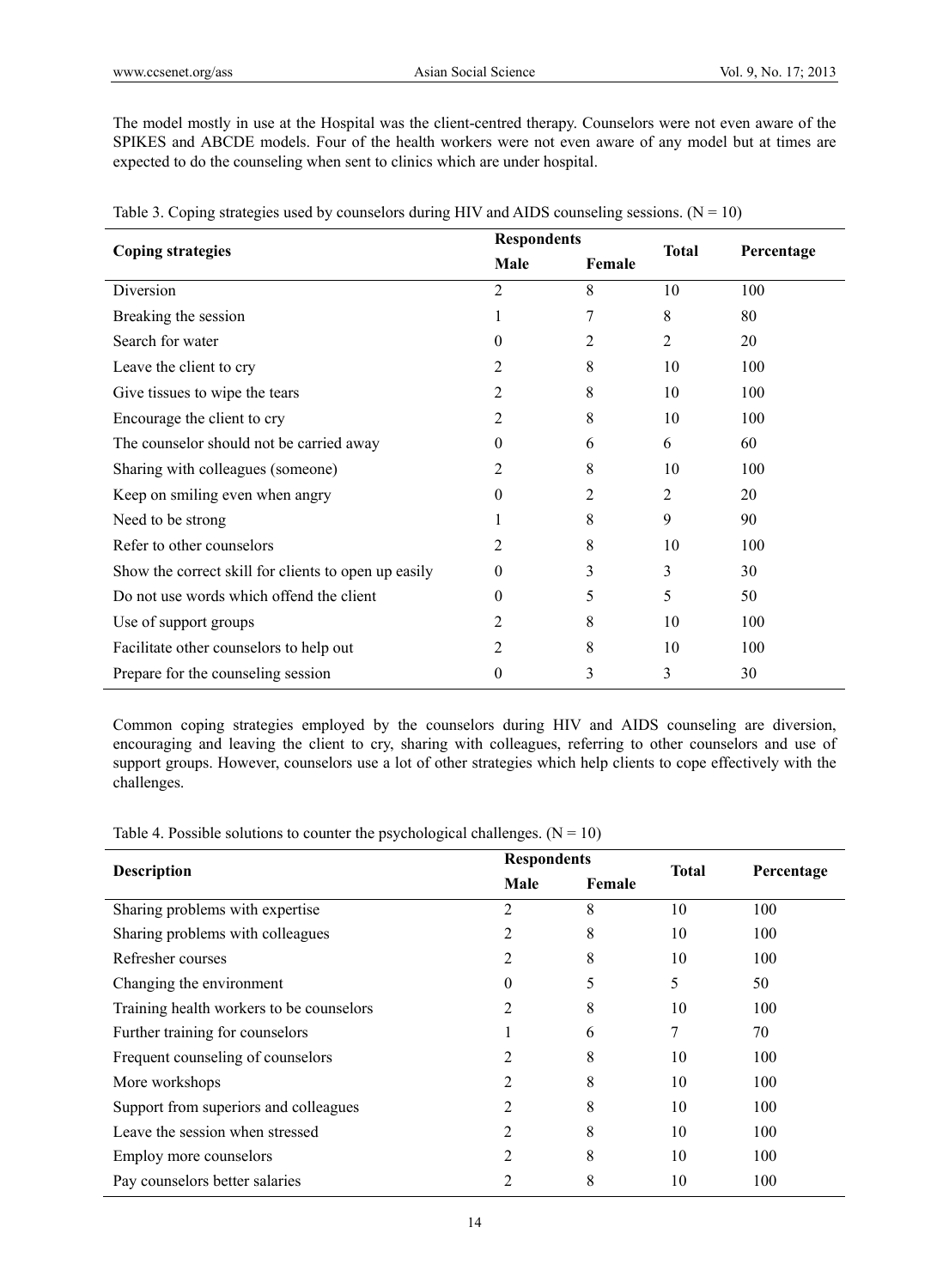The possible solutions to counter the psychological challenges are presented in the table above. Most of the solutions were cited by almost all the counselors except two that is the changing of the environment and further training for the counselors. This implies that most of the solutions were recommended by almost all the counselors.

#### *4.1 Responses from Face to Face Focus Group of Counselors and Clients*

The responses from the focus group discussions complimented information from the face to face interview and questionnaire.

Do clients (you) normally come for voluntary counseling? Why?

| Description | <i><b>Ouestionnaire</b></i> | Focus Group Interview | Face to Face Interview |
|-------------|-----------------------------|-----------------------|------------------------|
| Voluntary   | 50%                         | 40%                   | 50%                    |
| Referred    | 50%                         | 60%                   | 50%                    |

The Table indicates that most of the clients who came for HIV and AIDS counseling and testing are the referred group, which is according to the focus group interview. The questionnaire and the face to face interview revealed that 50% are referred and 50% are voluntary.

The clients interviewed revealed that they went for HIV and AIDS counseling not because they wanted to, but because of the illness of their children. The clients indicated that, because of the children's illness, health workers advised them to go for counseling. This is an indication that some clients went for counseling because they were referred and not because they wanted to.

Do clients (you) open up easily during the counseling session? Why?

The counselors revealed that, there were other clients who open up easily and some who are difficult to deal with. The counselors went on to say that, clients open up easily provided the counselor follows the proper procedures and show the appropriate skills. "However, nowadays clients open up easily except a few", said one counselor.

The clients indicated that at first, it was difficult for them to open up during the session. When the results showed that they were HIV and AIDS positive, they denied the results for almost one month. The clients did not open up easily because of the fear of stigma, isolation and being called names, for example, 'a prostitute' and being discriminated against.

Are clients (you) assured of privacy and confidentiality during counseling sessions?

The counselors indicated that the clients are assured of privacy and confidentiality but however, there are some disturbances which might take place, for example, a visitor needing the counselor's attention, somebody knocking on the door and some other staff needing immediate help. The infrastructure is not adequate for the session to maintain the privacy. While the clients revealed that they are assured of privacy and confidentiality but when waiting to enter the room, clients would be seated outside where everybody sees that this person is waiting for a counseling session. At times when in the session, somebody might knock and open the door unexpectedly. The clients revealed that they will feel uncomfortable to open up easily.

Do you (counselors) at times cry during the session?

The counselors revealed that they may want to cry but they will restrain themselves on professional grounds. In local language they said *(ungada kuchema asi hauzochemi, zvekare, murwere anogona kuita problem seyako, zvakaoma shamwari asi hauzviratidzi)* and at times the client might have the same problem as the counselor's but the counselor must not show any form of emotion to the client. The counselors also indicated that at times they might be angered by the clients but should maintain their professionalism. The client revealed that the counselors did not show that they are "touched" by the client's stories, they did not cry or showed any sign of anger during the session.

Are clients (you) given enough time to say what they (you) want?

The counselors revealed that clients are given enough time to say what they want during the counseling session. During interviews, counselors indicated that clients are given thirty minutes and above and the session can go up to one hour. Counselors indicated that at times they counsel about fifteen (15) to twenty (20) clients per day.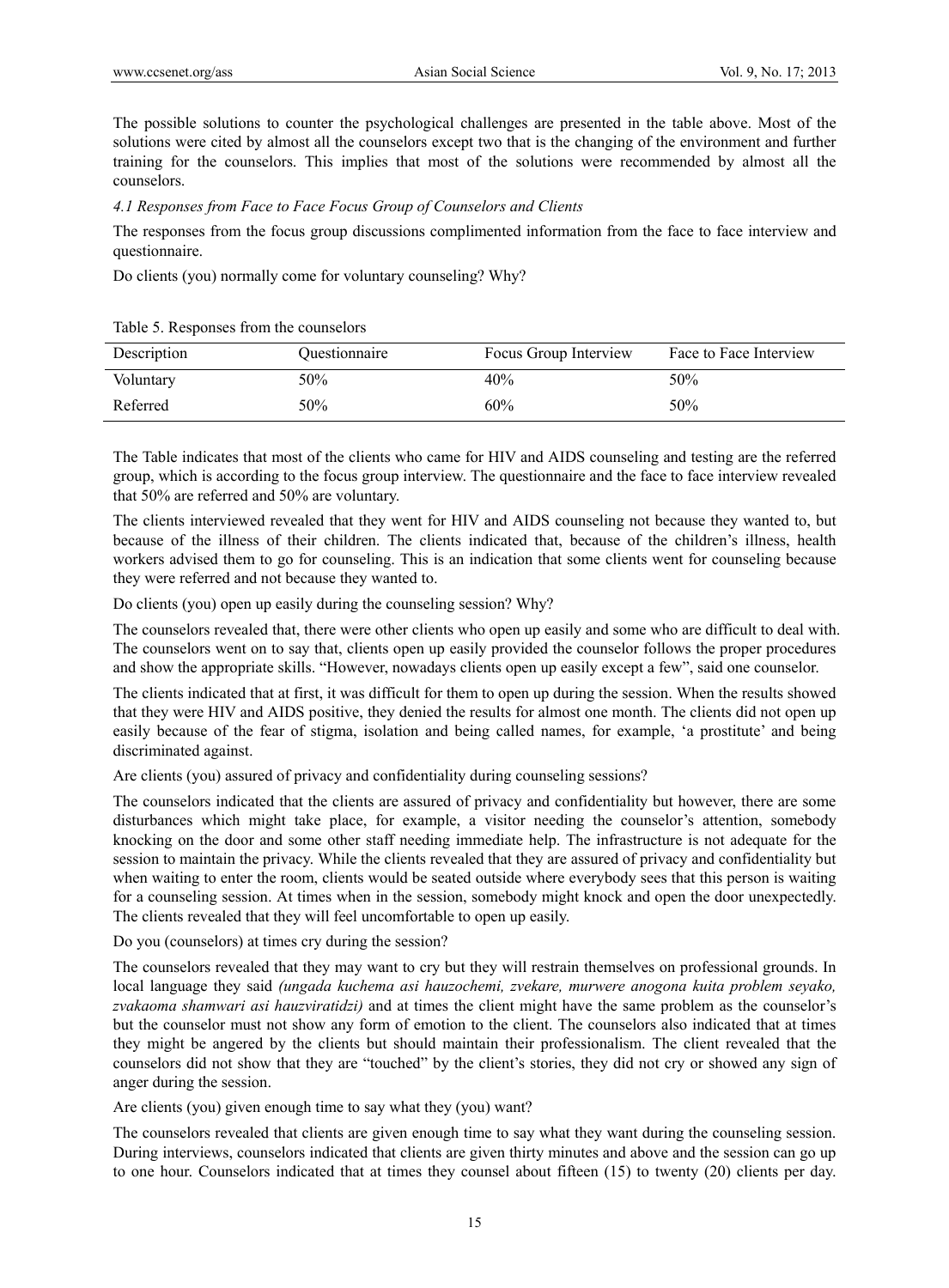These figures indicated more pressure of work to the counselor.

The clients indicated that at first they were given about forty-five minutes during the session. The clients revealed that nowadays the counselors give them less time as the counselors want to serve other clients (Itai chop chop tibatsire vamwe). This is an indication of pressure of work.

## **5. Discussion**

There were ten health workers/ counselors who participated in the research. Eight of the participants were female and two were male. Two males participated as there were only three males working at the hospital. The participants (100%) claimed to be of the Christian faith and (60%) were primary care nurses, two counselors and two registered general nurses.

## *5.1 Psychological Challenges Faced by the Counselor during HIV and Aids Counseling*

Table 1 indicated the psychological challenges faced by the counselors during HIV and AIDS counseling. These were sourced through the use of questionnaire, face to face interview with the clients and counselors. The most common psychological challenges with (100%) are stress, suppressed anger, burnout and pressure of work out of the seventeen psychological challenges. The psychological challenges have been brought about because HIV and AIDS is a life threatening illness and issues involved in it may be painful, frightening and threatening to both the counselor and the client (Hinds, 2005). Emotions are affected, both of the counselor and the client.

All the ten counselors revealed that they were stressed by the counseling session because of attending to young children with HIV and AIDS, stress of work and working for more than eight (8) hours. The counselors also indicated that they have relatives who are HIV and AIDS positive. Jackson (1992) purports that HIV and AIDS work are stressful because it means repeatedly facing ill health suffering and death of people of different ages. Furthermore, the counselors might have problems which are similar to the client as indicated by two of the counselors i.e. they are affected. Counselors indicated that at times they got angry with the behavior shown by clients who are difficult to deal with but they are expected to act professionally. This concurred with what was said by Chiremba (2004) who postulates that, health practitioners are usually the soft target for the client's anger associated with the bad news but counselors are expected to act professionally and not fight back.

Twenty percent of the counselors indicated one of their challenges is lack of knowledge as one of them indicated that 'counseling yacho tinoita pachinurse' meaning counseling is done from the nursing perspective and not as counselors. This concurs with earlier research done (Jones, 2000) which indicated that some health workers have trouble in breaking bad news to the client due to little or no opportunities to gain the skills needed to do counseling in a sensitive and professional manner.

During the group discussion interview with the clients, one of them revealed that it took her time to accept the positive results *(machine wenyu wakafa nurse)*. Rauh (1995) highlighted that many people deny the information on HIV and AIDS infection given by the health worker and provide all sorts of rationale and reasons to the results.

Burnout was revealed as one of the psychological challenges by the counselors. People providing HIV and AIDS related services, are particularly predisposed to psychological stress and burnout (Training Manual, 2007). Further, counselors provide support to patients that have an incurable disease that is associated with taboos. In some Shona cultures people tend to connote HIV and AIDS disease to be a disease of the towns (UNICEF, 1992).

Seventy percent (70%) of the counselors indicated that they felt the pain for the client *(unonzwa kurwadziwa kunyanya kucounselor vana)*. The pain is caused by life threatening illness (AIDS) and issues associated with the disease. During the group interview with the clients one of them revealed that she was still in pain even if she had undergone the counseling process. The fact that she was HIV positive was haunting her (*Murume wangu wakandirwadzisa, kundivigira chirwere kubva kuSouth* i.e. to say my husband pained me because he contracted the disease in South Africa where he was working and brought the disease here). She ended up weeping for some time. Other clients were courageous to talk but we observed that the clients had difficulties while talking. Clients may feel angry (Jackson, 1992). With themselves or with whomever would have transmitted the virus to them.

Confronting the realities of HIV and AIDS may generate a variety of fears that may cause emotional strain. The emotions shown by the clients during the group interview indicated that counselors had problems dealing with clients, which could lead to psychological challenges during HIV and AIDS counseling session.

*5.2 Models Which Can Be Used and Those in Use during the HIV and Aids Counseling* 

Table 2 indicated the models which were used by the counselors during counseling session. The mostly used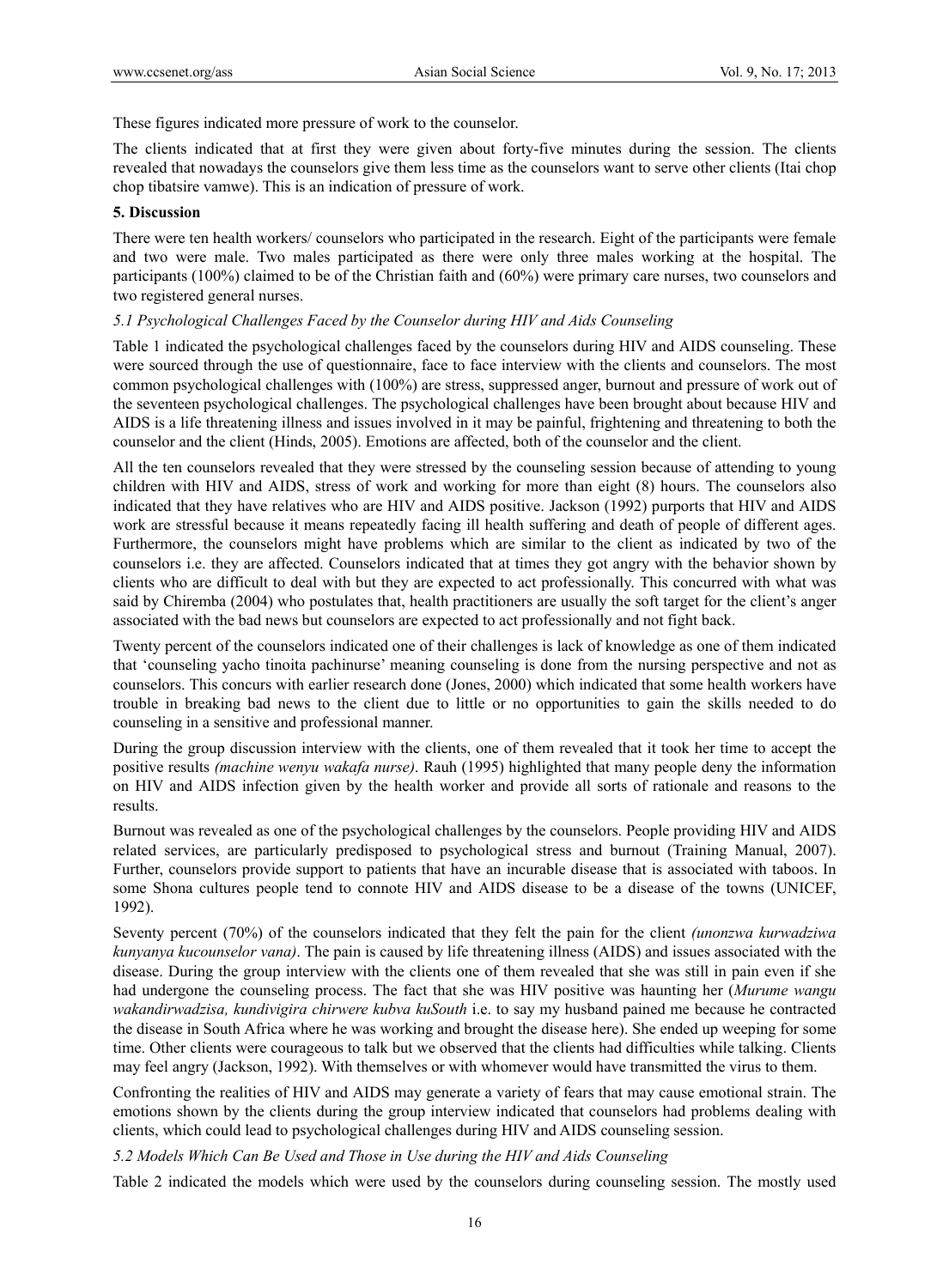model at the hospital was the client centred approach as sixty percent of the counselors revealed that they mostly rely on client-centred approach. The responses of counselors concurred with the literature from the Trainee Manual (2007) which revealed that Voluntary Counseling and Testing is the mostly common available model for testing for HIV in both clinical and non-clinical settings. However, the questionnaire and face to face interview revealed that 50% of the clients were referred cases and 60% from the focus group interview were referred. Clients indicated that they went for counseling not because they wanted to, but because of the illness of their children. This is an indication that clients were driven by the situation in which they found themselves in. It may also be an indication why counselors find difficult cases during the counseling sessions as clients were not the ones who initiated the counseling. Kaleeba (1992) reveals that the persuasion process is tiresome, as the counselor is not supposed to ridicule or argue with the client. Therefore, highly skilled counselors are needed to deal with such cases.

The counselors indicated that they were not aware of the SPIKES and the ABCDE model; however, they were aware of some techniques of these models like the setting up and communication skills. Some of these skills, according to one counselor were just theoretical and not in use. Forty percent of the counselors were not even aware of any model including VCT, they did counseling blindly. Chiremba (2004) pointed that it is in the domain of communication where most health practitioners are found wanting.

#### *5.3 Coping Strategies*

Counselors revealed sixteen coping strategies which are indicated in Table 3. The most common strategies employed by the counselors were: encouraging the client to cry, sharing with colleagues, referring to other counselors and use of support group. Eighty percent of the counselors revealed that when dealing with difficult cases, at times, it is wise to break the session as the counselor might get angry. Rauh (1995) said that counselors must take break from the caring role and feel justified in seeking personal support as needed.

The counselors indicated that they had difficult cases, one of the cases involved a man who had signs and symptoms of HIV and AIDS. The man refused to be tested and was emotional (*Handidi kutestwa, ndirapei chete*-meaning to say that I don't want to be tested, just treat me). Faber and Reinhart (1982) pointed out that argument about being tested may occur as the client might decide against being tested as the knowledge of being tested HIV positive might affect the client for life. On the other hand, the counselors and nurses were angered by the man. However, Makinde (1982) pointed out that, counselors are expected to cope professionally with their emotion, hide the emotions, however, upset, angry or frustrated.

The counselors also revealed that, at times they share the experiences with colleagues so that it would be easier when faced with that challenge later. The responses concurred with Jackson (1992) who purports that counselors are encouraged to find others who have been through or are going through the same situation and share experiences, that is learning from each other.

Twenty percent of the counselors indicated that they were always smiling during the session even if the client offended them. This coping strategy was effective for the counselors as the client ended up disclosing information which they did not want to. Trainee Manual (2007) posits that, listening to the clients attentively, encouraging them to talk by nodding, smiling and simple probing helps clients to open up easily. Counselors indicated that if they showed the correct skill for clients like empathy, trustworthy, honest, and privacy, clients will open up easily. Empathy offers support (Dyk, 2004), built trust, pave way for more effective participation from the client and create an atmosphere for stronger interventions by the counselor.

Counselors revealed that clients are needed to be given enough time for them to cry. This helped to reduce tension within the client. At times the client would keep on crying to the extent of breaking the session as there would be other clients who also needed to be counseled. However, crying is necessary in order to vent out all the emotions (Kaleeba, 1992).

Thirty percent (30%) of the counselors placed emphasis on preparation of the counseling session. One counselor mentioned that setting up of the room is crucial for the client to open up. The environment need to be conducive as the counselor is expected to welcome the client and made sure the room is private and confidential. However, there were at times knocks at the door which affected the client.

Furthermore, the hospital does not have enough infrastructures as a result clients would be seen by everyone queuing outside waiting for their turn. This made the clients uncomfortable and made them think twice before entering the counseling room. This affected the preparations that would have been done by the counselors thereby reducing the effectiveness of the strategies employed by the counselor.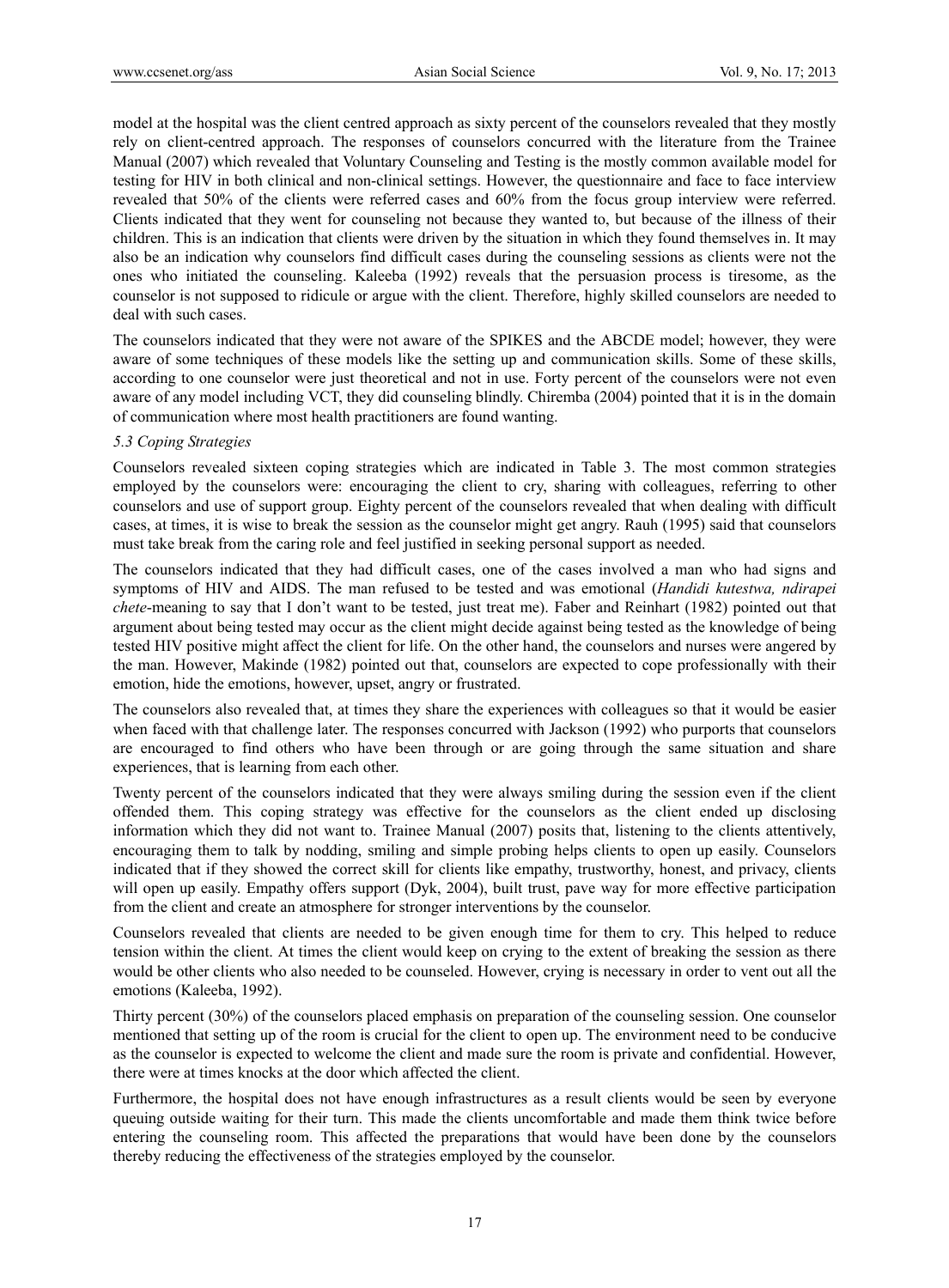# *5.4 Possible Solutions*

Workers who may be affected, (HIV positive) are involved with counseling the infected, the ill and the dying people. Such workers highly need psychological support in order to cope emotionally. Teamwork among counselors is expected as they share experiences, clients and overall workload (Jackson, 1992).

Counselors indicated that they needed to share their problems with other experts. They also need a counselor. They need somebody to "empty out" their innermost being. During workshops counselors can share experiences (Kaleeba, 1992) and how to cope with particular problems. Kaleeba further contend that a private consultant can be called in for regular counseling of counselors.

The hospital has only two trained counselors and the rest are nurses who just attended HIV and AIDS workshops for either a week or two. The work load is too much for the counselors and nurses as they are expected to work with a total of more than 32000 patients. All the health workers revealed that they needed further training to deal with the counseling effectively and also to be more competent. Training programmes on HIV and AIDS counseling can be organized to improve skills for health staff (Rauh, 1995) so as to feel more competent. Trainee Manual (2007) added that counselors can update or increase their HIV and AIDS knowledge and counseling skills as most counselors and health workers in Zimbabwe that provide HIV and AIDS counseling had few hours to weeks of training.

## **6. Conclusion**

The research results indicated that the counselors at the hospital face psychological challenges during HIV and AIDS counseling session. It is concluded that the Ministry of Health and Child Welfare should organize workshops for healthcare staff or counselors so as to share experiences, discuss problems and share feelings and discuss issues pertaining to successful HIV counseling. There is also need for Counselors to be further trained to keep abreast with modern trends in HIV counseling. Training programmes on HIV and AIDS counseling can be organized to increase counseling skill, for health staff to feel more competent. A consultant may be called onto the site for regular counseling of counselors. Workloads for employees can be interspersed with less stressful aspects of the job. The Ministry should employ more counselors or heath staff to reduce pressure of work and above all motivation of employees is always very critical (Mwamwenda, 1996) if organizational objectives are to be achieved and this hospital is no exception.

## **Acknowledgements**

This paper was a result of contributions made by the Superintended and staff of hospital and in this regard we would like to acknowledge the role they played individually and collectively in making this research a success.

## **References**

- Aluusutar, P., Bickman, L., & Brannen, J. (Eds.). (2008). *The Sage Handbook of Social Research Methods.* London: Sage Publications.
- Bork, W. R., & Gall, M. D. (1983). *Educational Research: An African Introduction.* New York: Longman.

Borg, W. R., & Gall, M. D. (1996). *Educational Research: An Introduction.* New York: Longman.

Buskist, W., & Gerbing, W. D. (1990). *Psychology.* Haper Collins Publishers, USA.

Chiremba, W. (2004). *Health Behavior.* Harare: ZOU.

- Dyle, A. V. (2004). *HIV/AIDS Care and counseling* (3rd ed.)*.* Capetown: Pearson Education.
- Eberhardt, T. L. (1996*). Breaking Bad News*. London: Chapman and Hall.
- Faber, M. M., & Reinhardt, S. (1982). *Promoting Health through Risk Reduction*. New York: Macmillan Publishers.
- Groomely, A. N. (1986). *Understanding Psychology.* New York: Random House.
- Gudyanga, A., & Gudyanga, E. (2012). Selection of science subjects at advanced level by females: aetiology and challenges. *The Dyke, 6*(2), 114-130.

Hinds, J. M. (2008). *Fighting the AIDS and HIV epidemic: A global battle.* Enslow: Publishers, USA.

Hogg, A. M., & Vaughan, G. M. (1995). *Social Psychology; An Introduction.* Prentice Hall, Australia.

Holdsworth, W. (1982). *Psychology for Career Counseling.* Macmillan Press Ltd, USA.

Jackson, H. (1992). *AIDS Action now*. Harare: AIDS Counseling Trust.

Jones, N. R. (2000). *Practical Counseling and Helping skills.* London: Sage Publications.